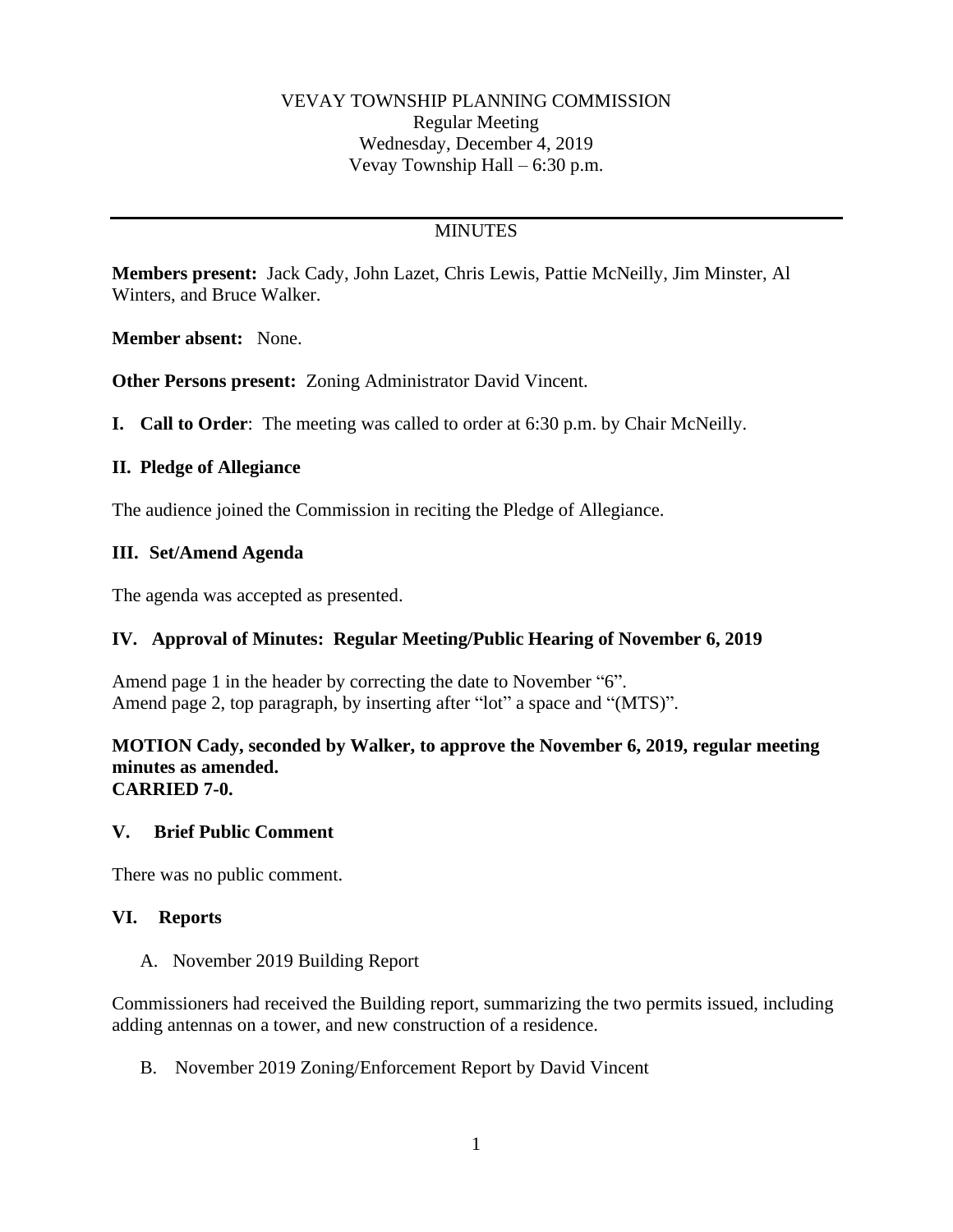The report indicates that during the month of November, there have been no new complaints, nor further progress on any of the pending complaints. However, late in the month new complaints were received and there was some progress on other complaints, which will be reflected in the December report. In summary, the report indicates the Township has received 28 complaints so far in 2019, indicating 13 complaints have been closed due to resolution, compliance, or information being provided to the complainant. The fifteen pending complaints are in various stages of being addressed or remediated, and include: three concerning junk/buildings; two concerning trash on property and vehicle parking; metal roofing coming off of a barn; two cases of living in a camper/recreational vehicle; a non-compliant sign; blight; inappropriate outside storage on a rear lot line; non-permitted kennel operation; renting a barn to grow marijuana; outdoor storage building on a vacant lot (MTS); and a complaint of deliberate blocking of an easement road to a business.

Commission – discussed with Mr. Vincent the actions taken and the progress or lack thereof on various properties.

# **VII. Pending Business**

A. Site plan request from Danny Mercer for Ground Mount Solar Array – 2874 Rolfe Road

The Commission reviewed the various Ordinance requirements as reflected in the submitted documents, and several questions were asked of Mr. Mercer. Following a review of the application and discussing various details with Mr. Mercer, the Commission made the following findings:

1. SSES Authorization, Review and Approval Procedures:

a. An SSES is an authorized accessory use in all districts. SSES mounted on the ground by way of posts or other support structure mounted on or in the ground shall be subject to Planning Commission approval, upon the receipt of a complete application and the Planning Commission finds that the application complies with the standards of this subsection (A). – Conditions met.

b. An application for a SSES need not include a site plan prepared according to Chapter 14, but the application shall include a scaled property line survey showing north arrow; property dimensions, bearings, lot area, legal description, and parcel or lot number; the location and footprint of existing driveways, buildings and structures and distances of buildings and structures from lot lines; existing public and private right-of-ways and easements; existing location of septic drain field and potable water well and other existing and proposed utility locations; and structures on adjacent properties within 100 feet of a shared lot line. The Zoning Administrator may require a property line survey prepared by a Michigan-licensed surveyor, and the delineation of existing structures on the property as part of such survey, in the case where a more detailed or official delineation of property lines and structures is necessary to ensure compliance with this Section. – Conditions met. To complete the application, the applicant added to the Township copy of their application the lot area, distances of buildings from lot lines, location of the septic drain field, the potable water well, and the location of the existing utility line.

# 2. SSES General Provisions

a. Mechanical equipment, excluding solar panels, shall be screened from view from public streets and any property within a designated Agricultural or Residential District, by a masonry wall,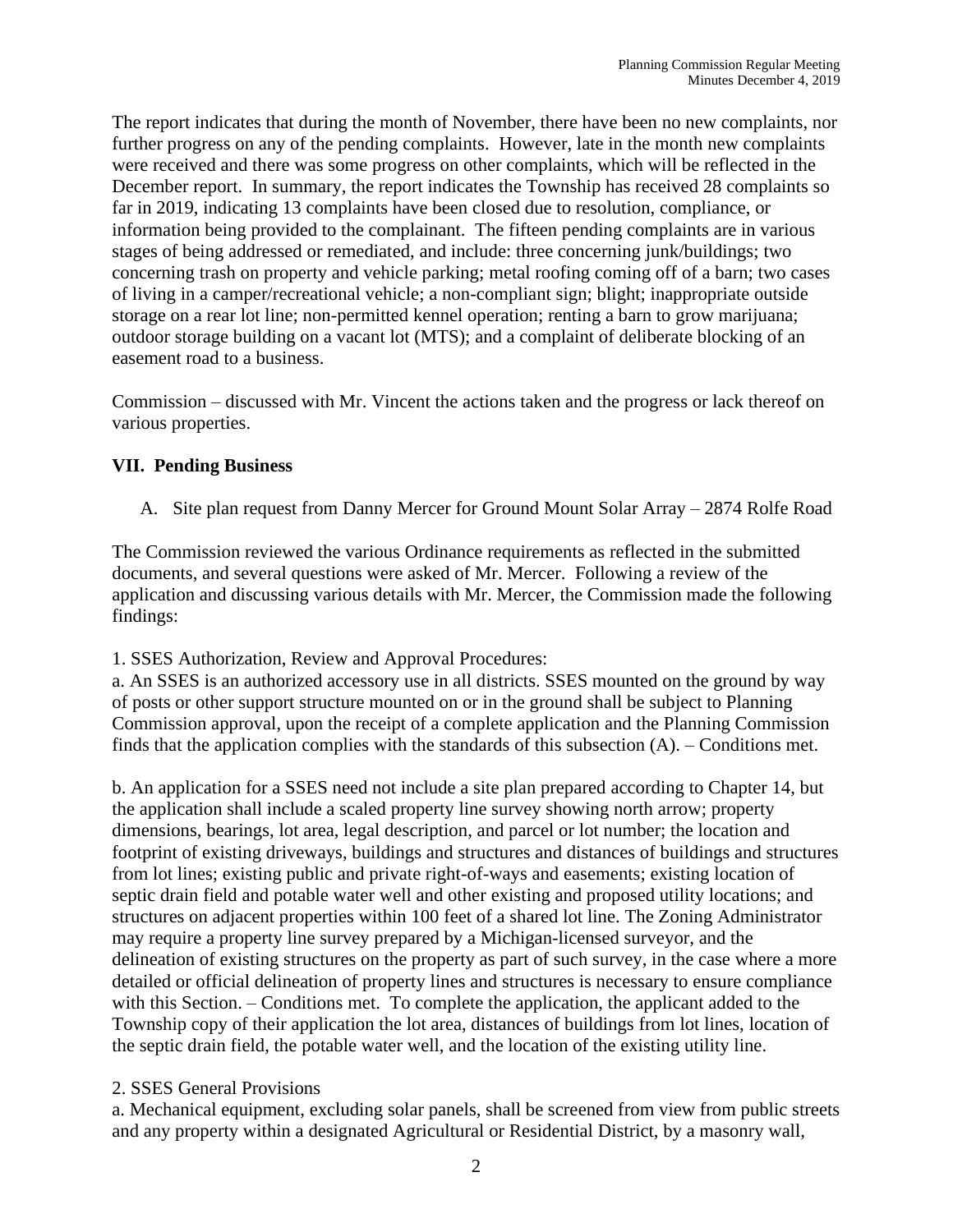evergreen vegetation or other screening measure of a similar effectiveness and structural integrity. – N/A.

b. Solar energy system equipment, excluding solar collection panels, are prohibited in a front yard and may be installed in a required side and rear yard setback but shall not be located within ten (10) feet of a lot line. – Conditions met as the proposed location is significantly behind the residence and over 150 feet from the north property line.

c. Solar collection panels shall be placed such that concentrated solar radiation or solar glare shall not be directed onto nearby properties and public roads. The applicant shall submit documentation to verify compliance with this section. When deemed necessary, the Zoning Administrator may require a report from a registered civil engineer or other professional deemed qualified by the Zoning Administrator, attesting to the glare and radiation impact on nearby properties and public roads. – Conditions met. The installer forwarded to Mr. Vincent the manufacturer's findings on their panels not producing glare.

d. Solar collection panels shall not cause the district's maximum lot coverage standards to be exceeded. Where solar collection panels are to result in an increase of 8,000 square feet or more of impervious surface, the application shall include a drainage plan prepared by a registered civil engineer showing how storm water runoff will be managed so as not to encourage erosion or additional drainage upon adjacent properties, and the flooding of drainage courses serving the property including roadside ditches. – Conditions met or N/A.

a. If detergents are to be used to clean solar panels, details on the type of detergent, frequency and quantity of use, and storm water quality protection measures shall be provided. Any necessary permits from outside agencies for off-site discharge shall be provided. – N/A.

# 4. Ground-Mounted Systems

a. Ground mounted solar collection panels shall comply with the standards for accessory structures for the district in which the panels are to be located except that in no case shall the panels exceed fifteen (15) feet in height in a designated Agricultural or Residential District. – Conditions met. The arrays will be under 10 feet tall at the highest point of the structures. The setbacks, size, placement, height and number of structures allowed comply with the standards for accessory structures on a four acre parcel in the Agricultural District.

b. In the case of a ground mounted solar panel(s) located on a lot that is adjacent to a lot in a designated Agricultural or Residential District, a minimum twenty (20) foot wide greenbelt shall be established between the panel(s) and all lot lines. On any side of the panels, the greenbelt shall be of a length equal to the length of the panel(s) plus an additional twenty (20) feet at each end of the panels so as to screen the panel(s) when viewed from an angle. The greenbelt shall be planted with one (1) evergreen tree per twenty (20) linear feet of greenbelt and such trees shall be spaced no less than fifteen (15) feet and no greater than twenty-five (25) feet apart. In addition, three (3) shrubs shall be located between the spaced evergreen trees. Shrubs shall be a minimum height of three (3) feet at the time of their planting. Trees shall be a minimum height equal to seventy-five percent (75%) of the height of the panel(s). Required greenbelts need not be in the immediate area of the panels that the plantings are intended to screen if the planting locations provide for the intended screening effect. No tree shall be located within five (5) feet of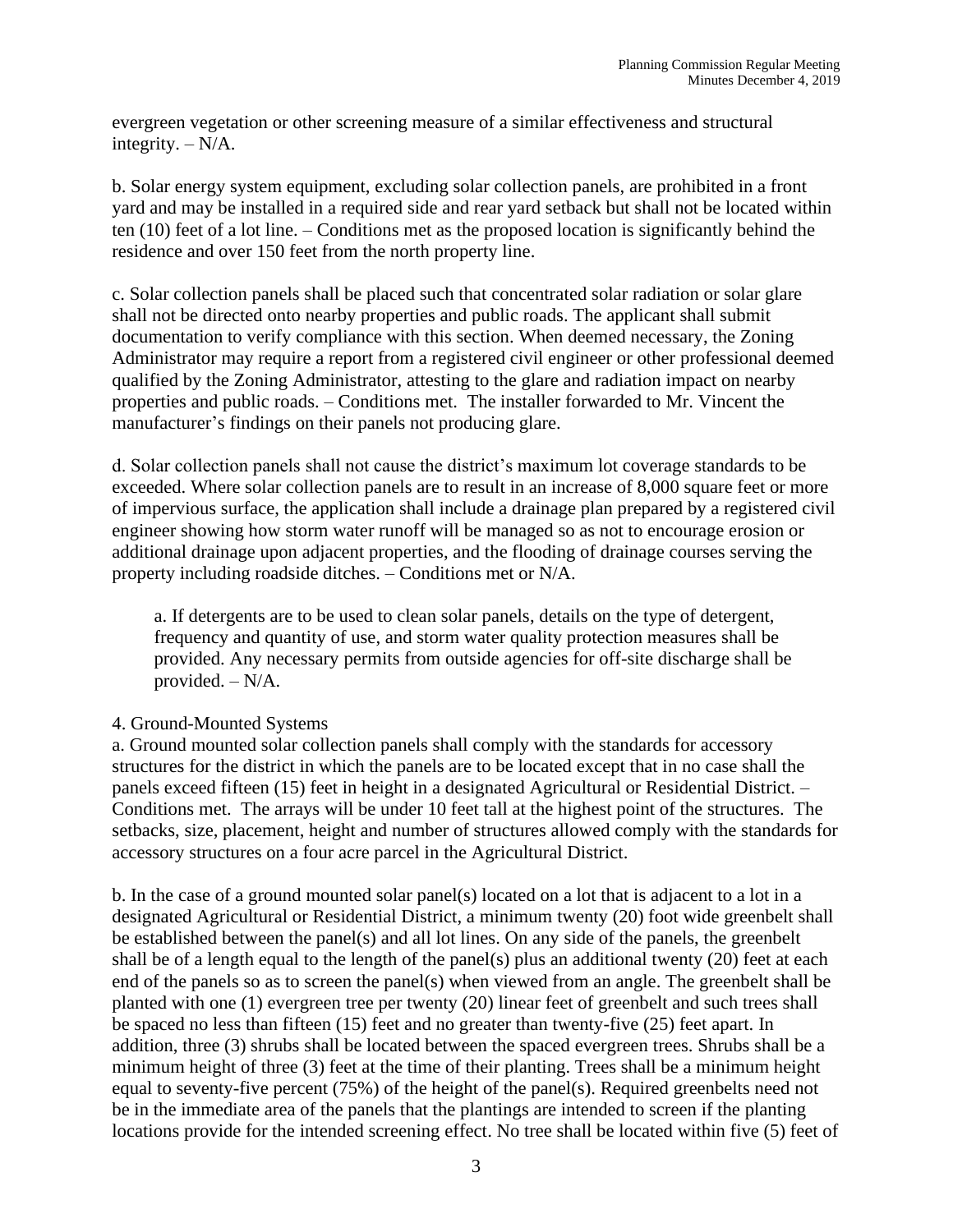a lot line. All plants material shall be maintained in a healthy condition to provide the necessary screening.

1. A greenbelt shall not be required along any side of ground-mounted panels where such side is a minimum distance of 150' from the lot line to which it generally faces. In addition, the Planning Commission may permit a maximum fifty percent (50%) reduction in the number and size of shrub and tree plantings where the adjacent property is vacant and not likely to be developed within the next five (5) years based on nearby development trends during the preceding five (5) years, where natural features are present that serve to assist in the screening of the panel(s) such as existing topographic or vegetative conditions, where existing structures will assist in the screening of the panel(s), and/or where other conditions may be present that make typical screening requirements ineffective or otherwise unnecessary. – All but one condition met. As the distances from the array to the north, east, and south lot lines are over 150 feet, no additional screening is needed on those sides. On the western side, the array will be about 250 feet from the nearest residence, and there is already some level of vegetation to assist in screening. The Commission permitted a fifty percent reduction in the number of shrub and tree plantings on the west side, requiring 2 evergreen trees and 2 shrubs. The applicants will work with the Zoning Administrator on meeting the requirements for the west side greenbelt.

**MOTION Minster, seconded Cady, that following discussion with the applicant, the application is conditionally complete; all appropriate documents listed in Section 3.27 have been submitted in appropriate form except as noted below; that no additional screening is needed beyond the requirements for the west side; that it will not be located in the front yard, but the back yard; that there would be no glare directed onto the road or other properties; that it would meet the size requirements of not exceeding 8000 square feet for the parcel; that the proposed footings are in compliance with Ordinance requirements and that the proposed height would be under the 15 foot allowable maximum; that the applicant will work with the Zoning Administrator to complete and detail on page A-001 (1) the 50% reduced vegetation screening for the west lot line greenbelt, (2) verification that glare would not be directed towards Rolfe Road, and (3) adding the distance of the array from Rolfe Road and the west lot line; and therefore the application is conditionally approved once the three additions as previously listed are completed. CARRIED 7-0.**

B. Proposed ZO Amendment Re: Chapter 3 Section 3.27 Solar Energy Systems

Comm. Lewis had previously distributed a revised proposed draft dated 12/4/2019 that incorporated the input from the regular November 6, 2019, Planning Commission meeting.

Commission - went through the draft paragraph by paragraph, and asked for changes to reflect:

- Whether screening of non-panel mechanical equipment needs to be included as there have been no free-standing equipment proposals for the last several applications submitted to the Township;
- More clarity in how a person may apply for a tracking solar array;
- More clarity in what screening is appropriate when, and when vegetative screening is preferred over constructed structures such as walls, fences, etc.
- Allowing more leeway in locating arrays on flat roofs.